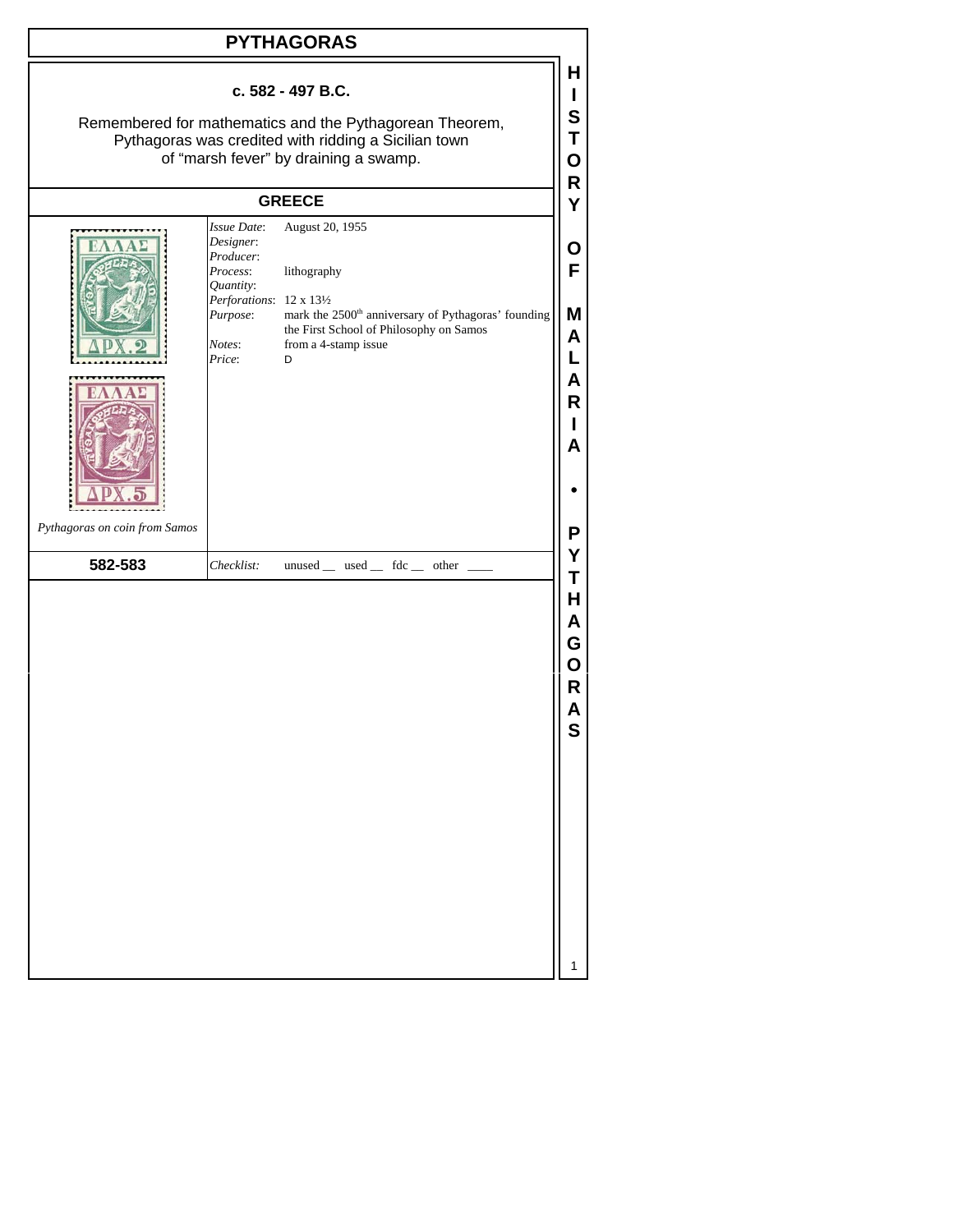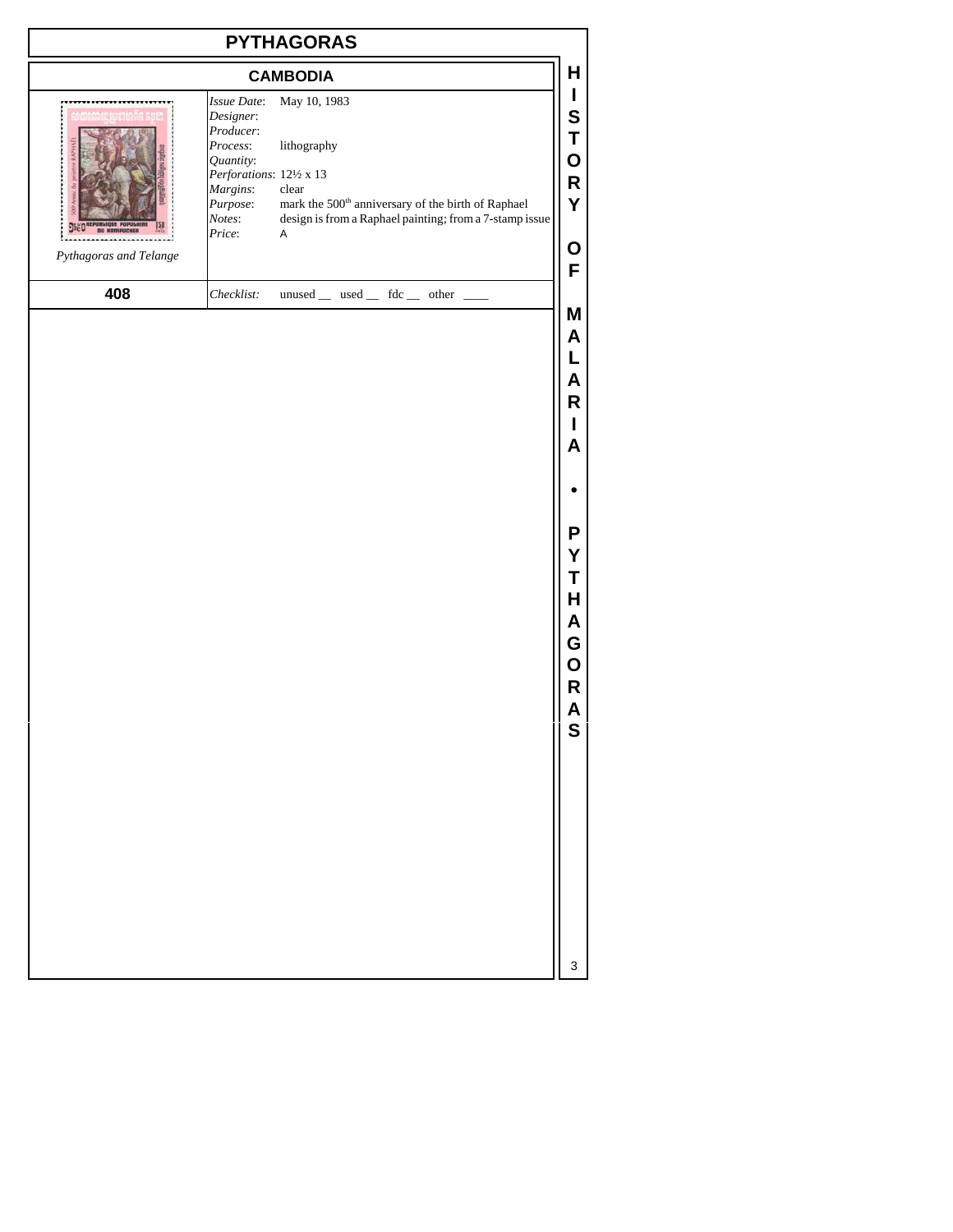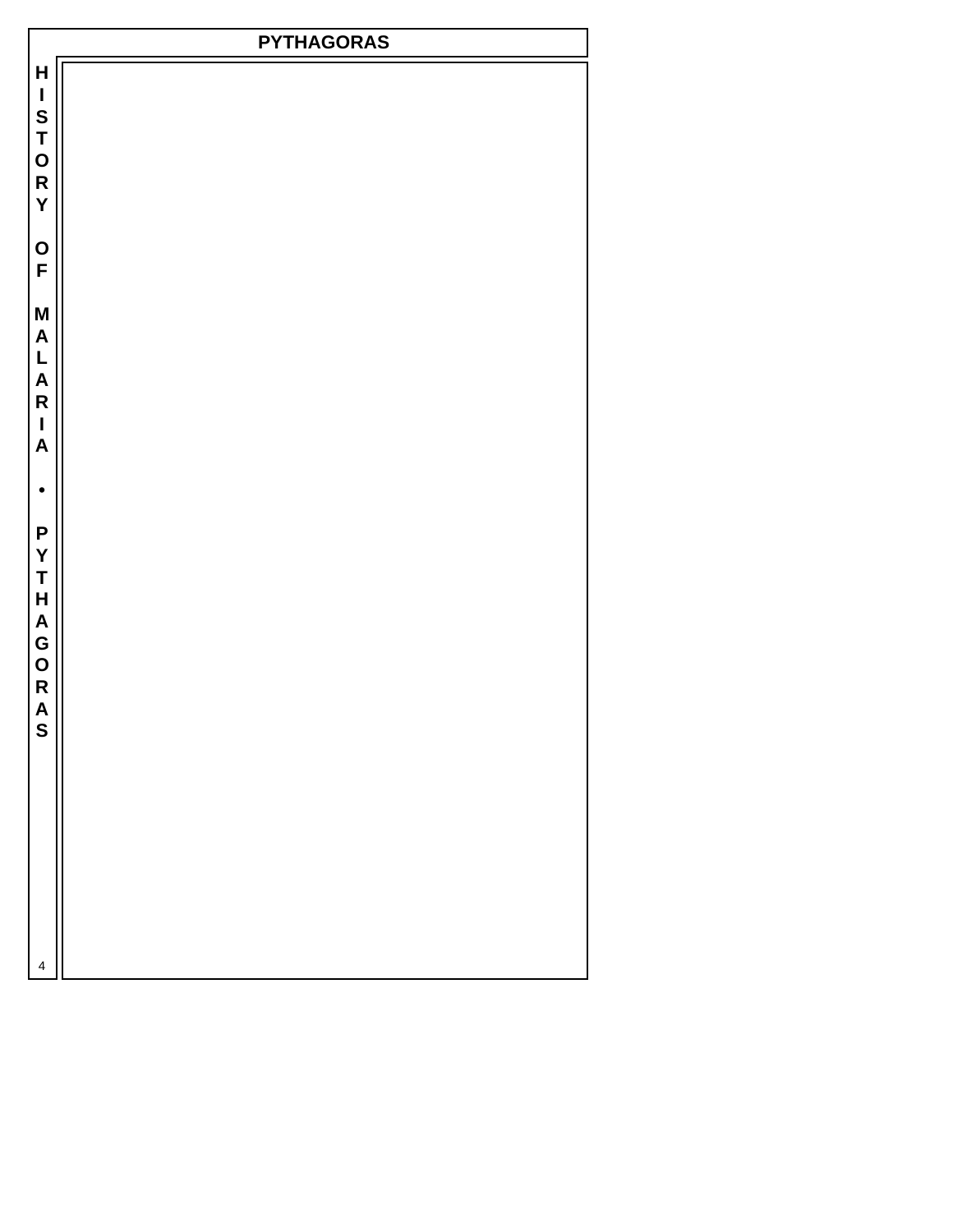## **PYTHAGORAS H CHINA - PRC I** *Issue Date*: 2009 **S** *Designer*: *Producer*: State Postal Bureau **T** *Process*: lithography **O** *Quantity*: *Purpose*: honor Pythagoras<br>*Notes*: printed on reverse **R** printed on reverse of postal card **Y** *Price*: B **O** 中国邮政明信片 **F M** *back* **A** -<br>本院電池教育業を受賞を受賞を受賞。<br>**英学学**<br>エネ<del>の</del> **L** AA组 582301 **A**  $\frac{1}{2}$ **R** *Pythagoras* 邮政编码 **I A PC-1** *Checklist*: \_\_\_ *Issue Date*: 2009 *Designer*: **•** *Producer*: State Postal Bureau *Process*: lithography **P** *Quantity*: *Purpose*: honor Pythagoras **Y** *Notes*: printed on reverse of postal card **T** *Price*: B **H A** 中国邮政明信片 **G O R** *back* **A** -<br>本院留示的実施为分白利行印区域。<br>日時変元以自行法行行印版版。存置や板<br>日本数学 **S** ААН 582301  $0.3571488847$ *Bust of Pythagoras* 邮政编码 **PC-2** *Checklist*: \_\_\_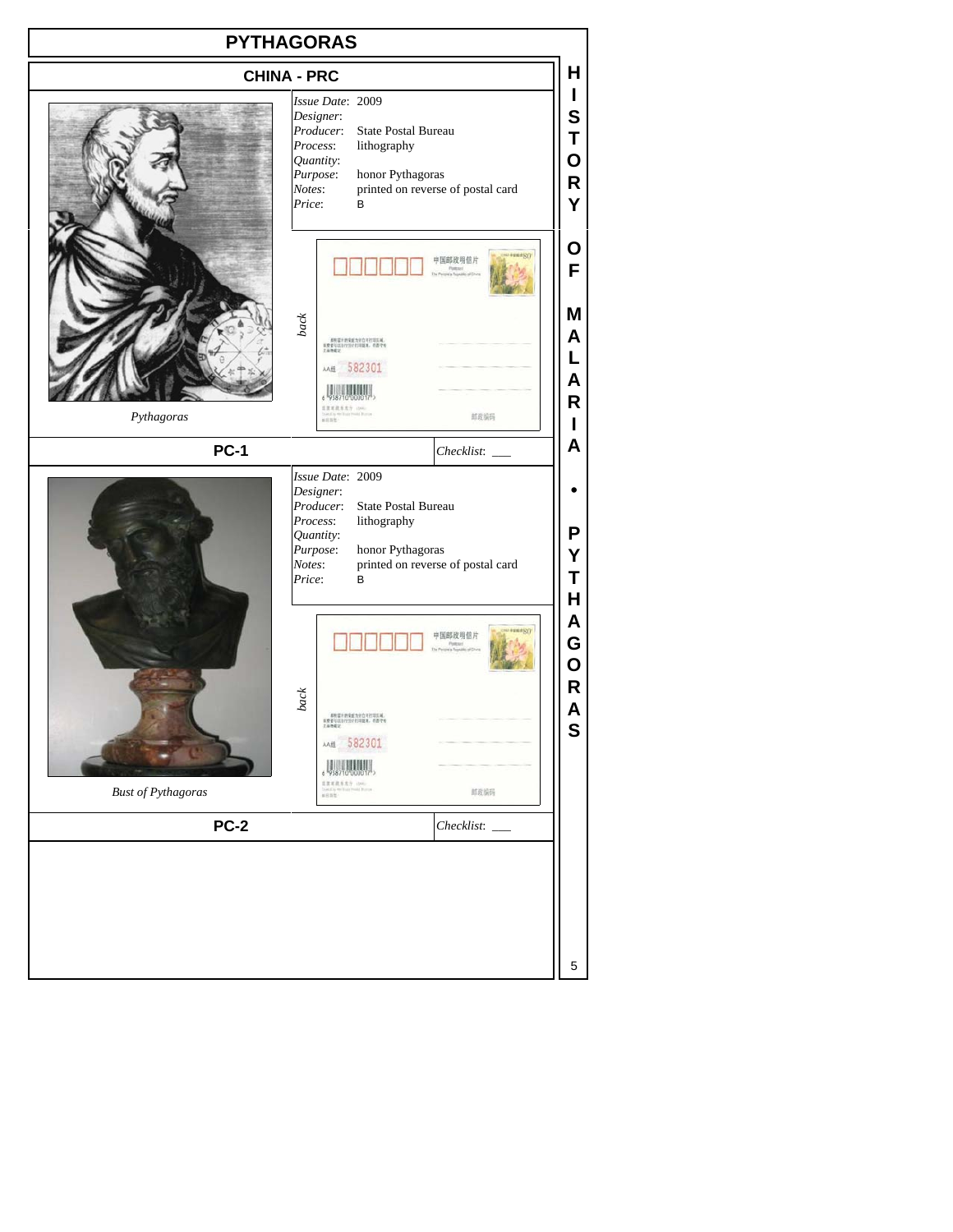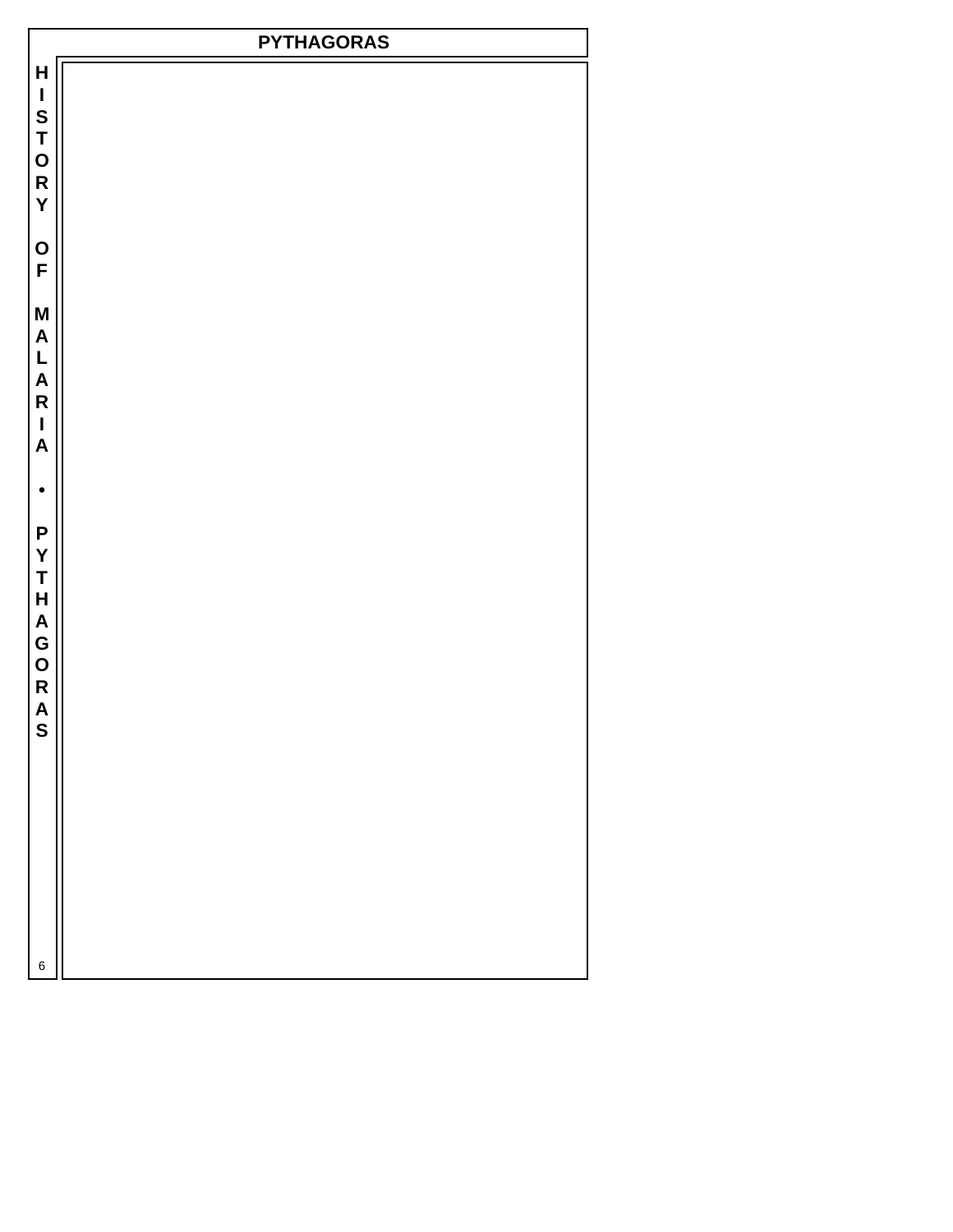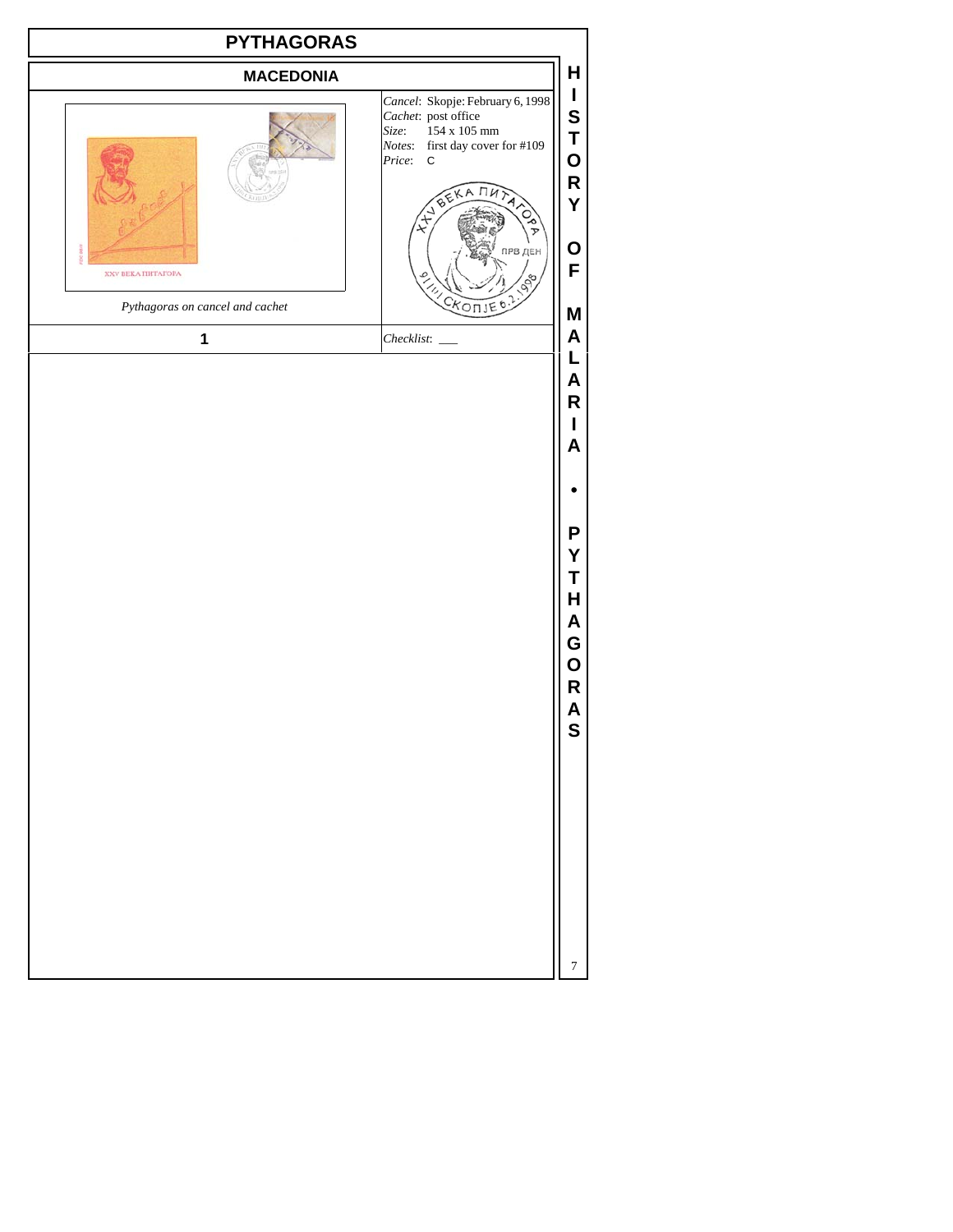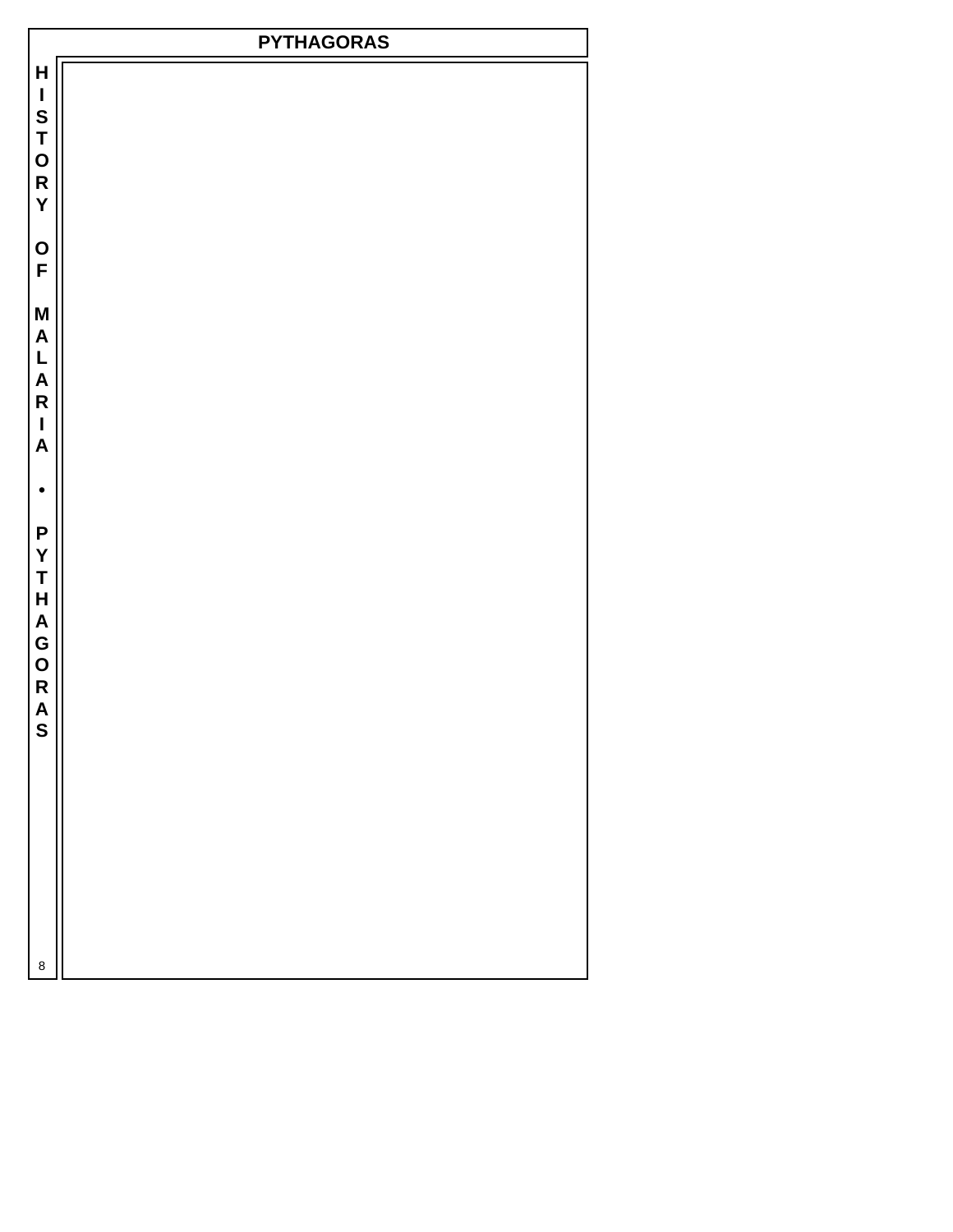| <b>ROMANIA</b><br>CARTE POSTALĂ<br>Celebrities Formula<br><b>Pythagorean Theorem</b>                        | H<br>L<br>Size:<br>S<br>Notes: privately produced<br>Price: B<br>T<br>O<br>$\mathsf{R}$<br>Y |
|-------------------------------------------------------------------------------------------------------------|----------------------------------------------------------------------------------------------|
|                                                                                                             |                                                                                              |
| <b>Destinator</b><br>$Pythagoras$<br>(c.570 – c.495 BC)<br>Pythagoras, students and illustration of theorem | O<br>F                                                                                       |
| $\mathbf 1$                                                                                                 | Μ<br>A                                                                                       |
|                                                                                                             | L<br>A<br>R<br>A<br>P<br>Υ<br>Τ<br>Н<br>A<br>G<br>O<br>R<br>A<br>S                           |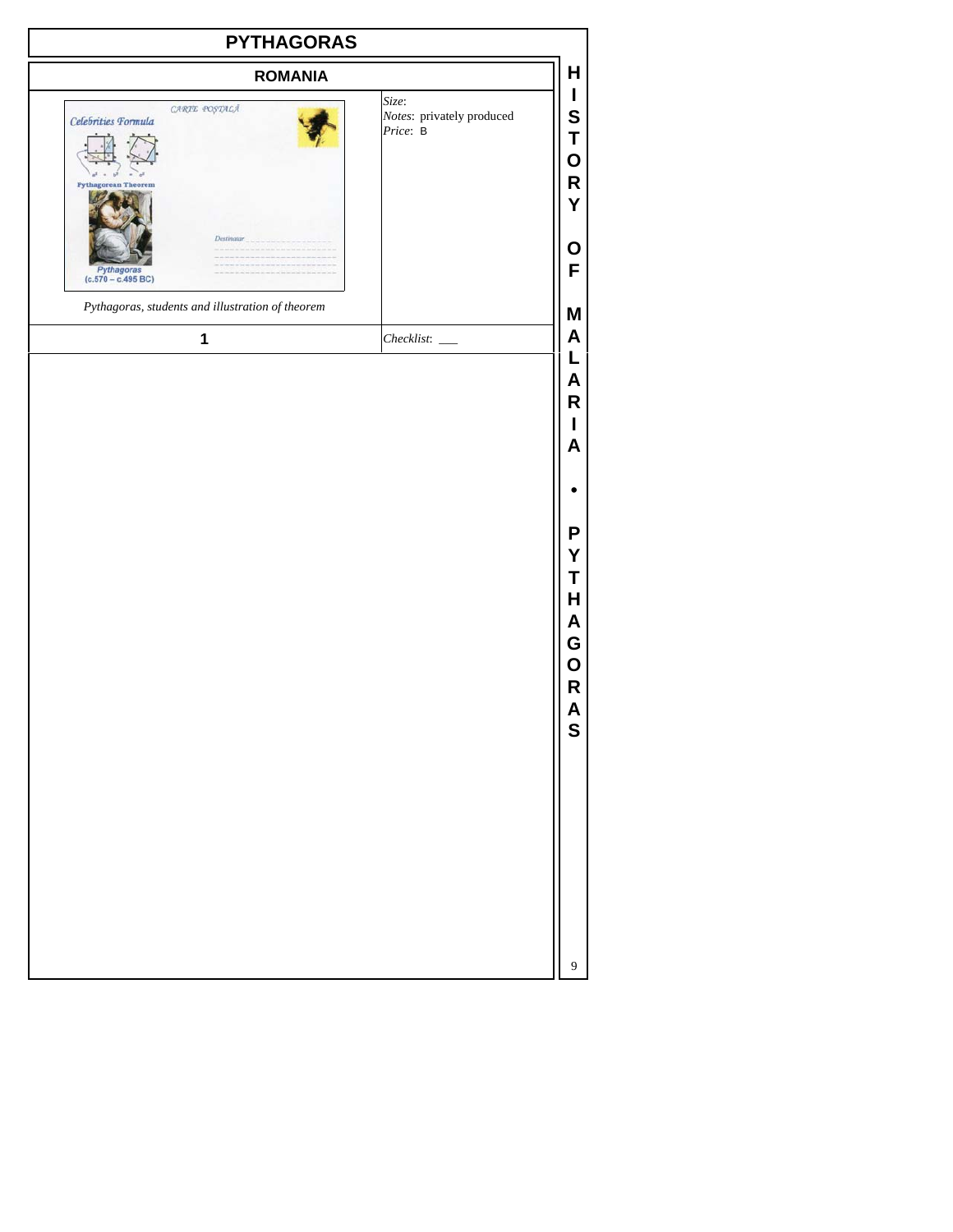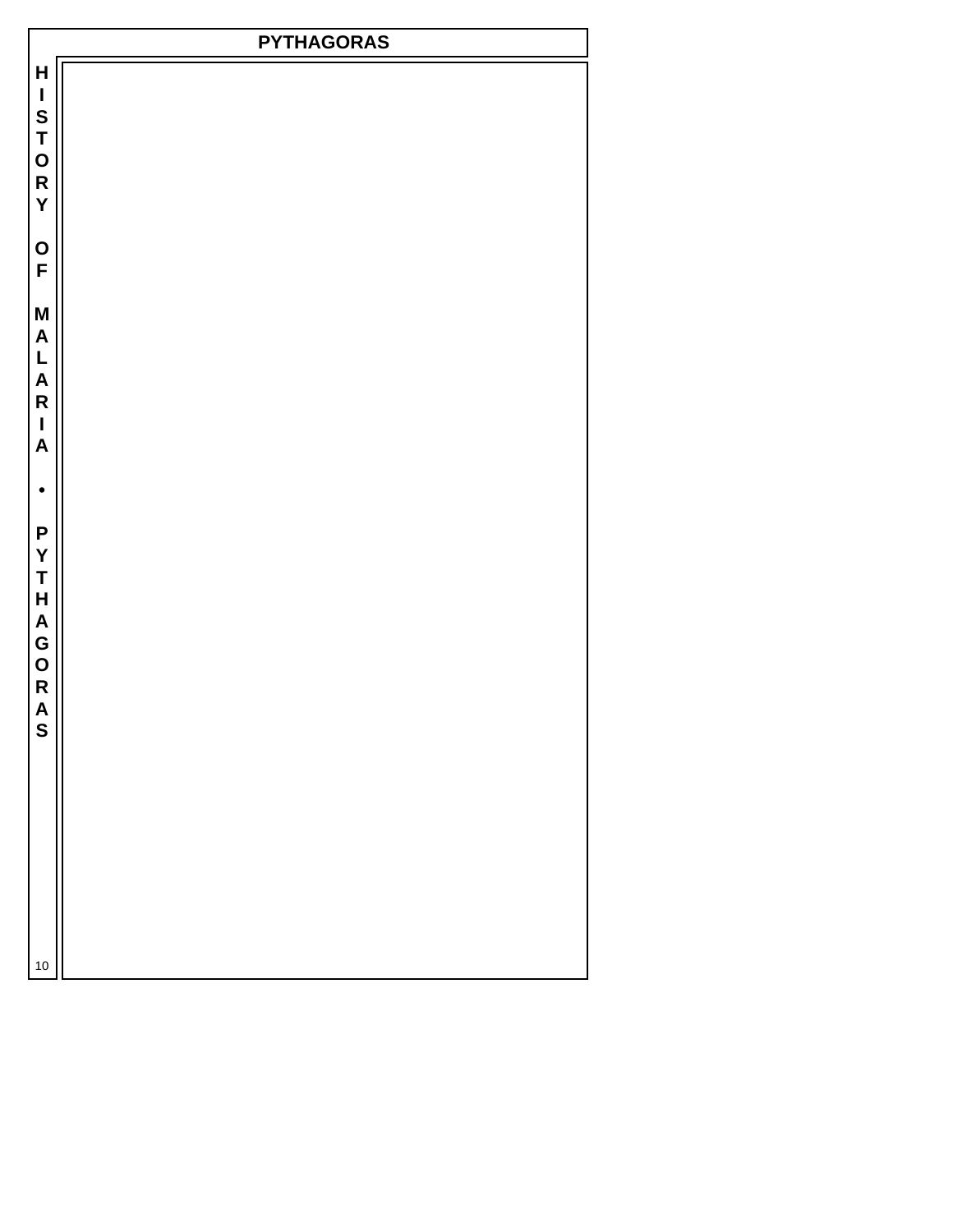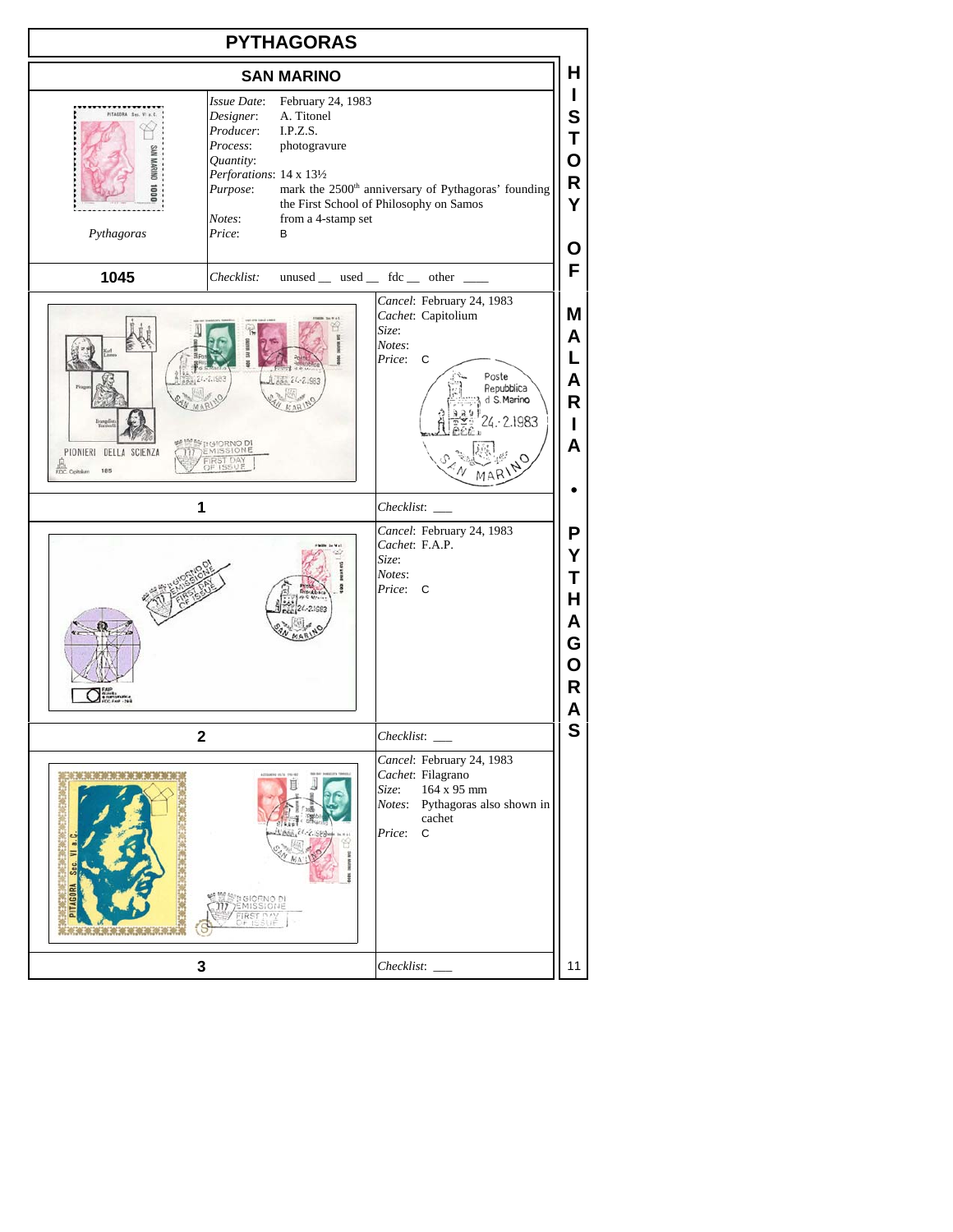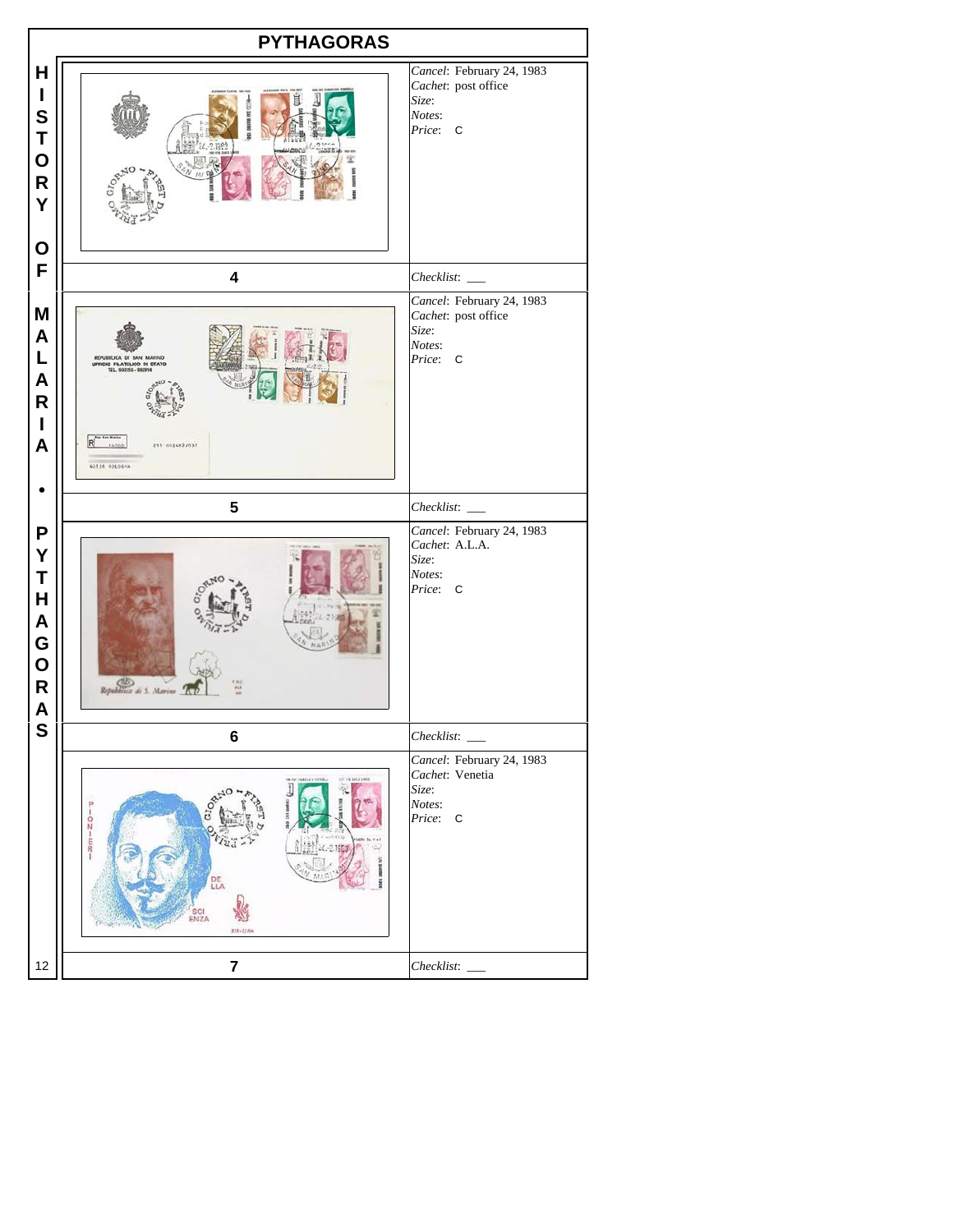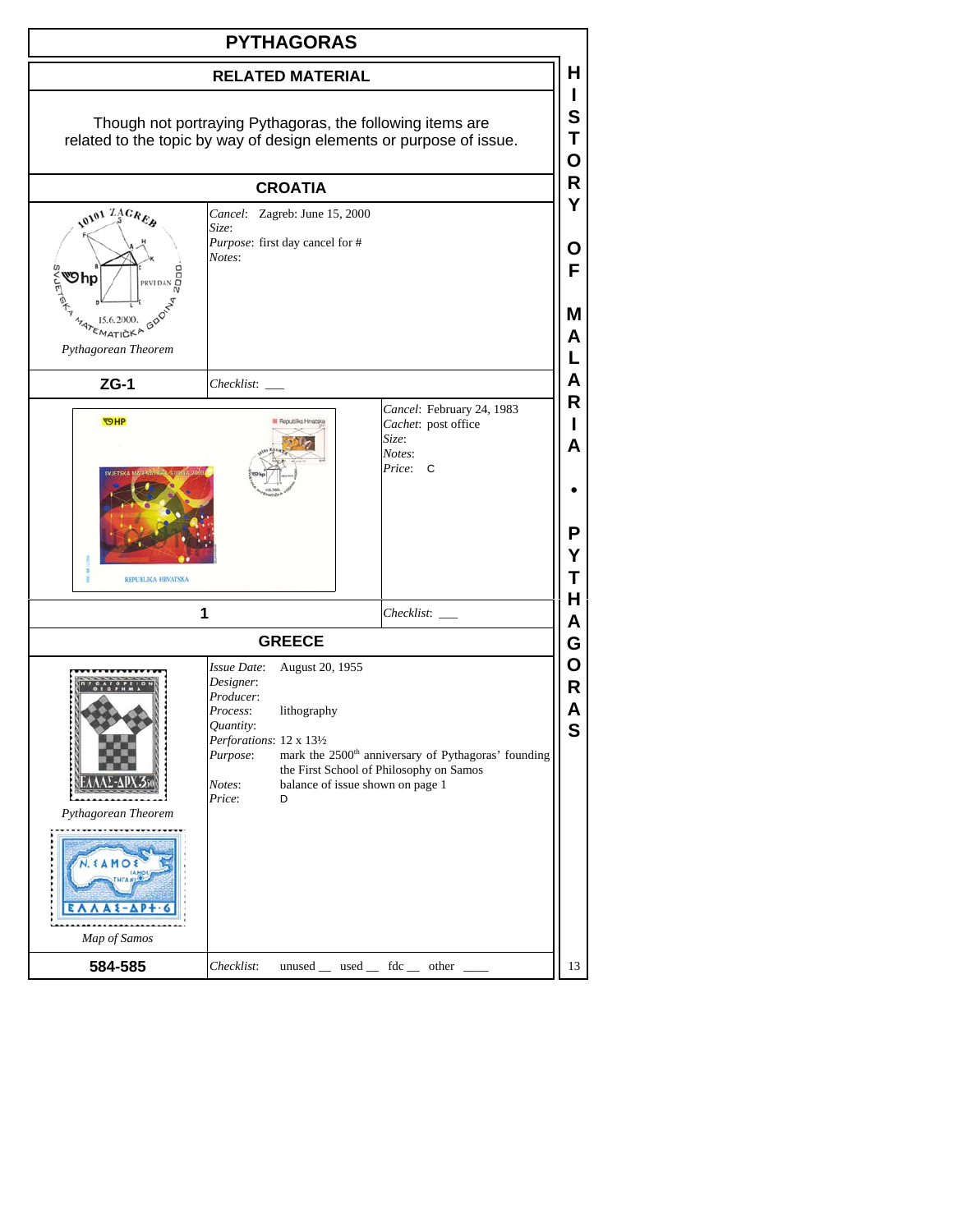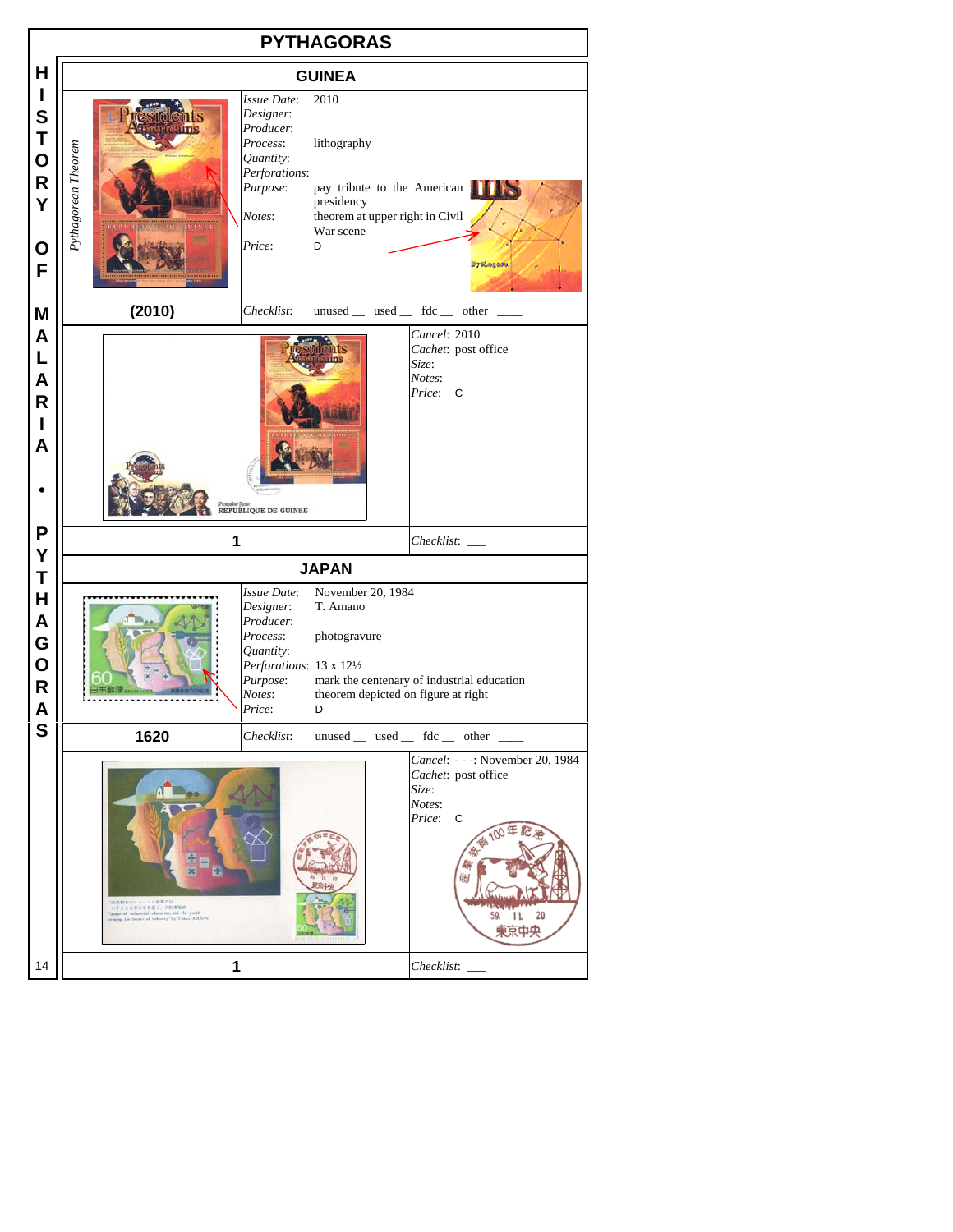| <b>PYTHAGORAS</b>                                                                                                                                             |                                                                                                                                                                                       |                                                                                                                                                                                                                                                                                                                                                                                                                                                                                                                                       |                                      |  |  |  |
|---------------------------------------------------------------------------------------------------------------------------------------------------------------|---------------------------------------------------------------------------------------------------------------------------------------------------------------------------------------|---------------------------------------------------------------------------------------------------------------------------------------------------------------------------------------------------------------------------------------------------------------------------------------------------------------------------------------------------------------------------------------------------------------------------------------------------------------------------------------------------------------------------------------|--------------------------------------|--|--|--|
| Cancel: ---: November 20, 1984<br>産業教育100年記念<br>Cachet:<br>THE INDUSTRIAL EDUCATION CENTENARY<br>Size:<br>Notes:<br>Price: C<br>T DAY OF ISSUE                |                                                                                                                                                                                       |                                                                                                                                                                                                                                                                                                                                                                                                                                                                                                                                       |                                      |  |  |  |
|                                                                                                                                                               | $\mathbf 2$                                                                                                                                                                           | $Checklist:$ $\_\_$                                                                                                                                                                                                                                                                                                                                                                                                                                                                                                                   | F                                    |  |  |  |
|                                                                                                                                                               | <b>MACEDONIA</b>                                                                                                                                                                      |                                                                                                                                                                                                                                                                                                                                                                                                                                                                                                                                       | M                                    |  |  |  |
| Pythagorean Theorem                                                                                                                                           | February 6, 1998<br>Issue Date:<br>Designer:<br>Producer:<br>Process:<br>lithography<br>Quantity:<br>Perforations: 131/2<br>Purpose:<br>Notes:<br>cancel and cachet<br>Price:<br>A    | mark the 2500 <sup>th</sup> anniversary of Pythagoras<br>see page 5 above for first day cover with Pythagoras in                                                                                                                                                                                                                                                                                                                                                                                                                      | Α<br>L<br>Α<br>R<br>L<br>A           |  |  |  |
| 109                                                                                                                                                           | Checklist:                                                                                                                                                                            | unused $\_\$ used $\_\$ fdc $\_\$ other $\_\_$                                                                                                                                                                                                                                                                                                                                                                                                                                                                                        |                                      |  |  |  |
| <b>ATATOP</b><br>š                                                                                                                                            | Ę                                                                                                                                                                                     | Description: miniature sheet of 9<br>Size:<br>Quantity:<br>Notes:<br>Price:<br>C                                                                                                                                                                                                                                                                                                                                                                                                                                                      | P<br>Y<br>Τ<br>Н<br>Α<br>G<br>О<br>R |  |  |  |
| 109 ms                                                                                                                                                        |                                                                                                                                                                                       | $Checklist:$ $\_\_$                                                                                                                                                                                                                                                                                                                                                                                                                                                                                                                   | S                                    |  |  |  |
| <b>NICARAGUA</b>                                                                                                                                              |                                                                                                                                                                                       |                                                                                                                                                                                                                                                                                                                                                                                                                                                                                                                                       |                                      |  |  |  |
| $-1$<br>LEY DE<br>TOUT OUTLE TOUTE<br>TAGO<br>AEREO<br>30 <sub>cm</sub><br>IS 10 FORMULAS MATEMATICAS QUE CAMBARÓN LA FAZ DE LA TIERRA<br>Pythagorean Theorem | Issue Date:<br>May 15, 1971<br>Designer:<br>De La Rue<br>Producer:<br>lithography<br>Process:<br>Quantity:<br>Perforations: 131/2<br>Purpose:<br>mathematics<br>Notes:<br>Price:<br>Α | Pitágura<br><b>STO-4V7/6 BC</b><br>y usado tel<br>ns an geom<br>e el de Pitigoras que se reflere a las longitudes de tres<br>dos, a, b y c, de an triángulo de ángulo resto. Proveyó por<br>ers vez un modio de computar longitudes por<br>directos permitiendo al hombre hacer la agrimentura y<br>as griegos antiguos lo usarde para medir las dis-<br>iones en el mar, las situras de edificios<br>st de a<br>ras novas: hoy los científicos y matemáticos consta<br>publicize the value of<br>descriptive text printed on reverse |                                      |  |  |  |
| C762                                                                                                                                                          | Checklist:                                                                                                                                                                            | unused _ used _ fdc _ other _                                                                                                                                                                                                                                                                                                                                                                                                                                                                                                         | 15                                   |  |  |  |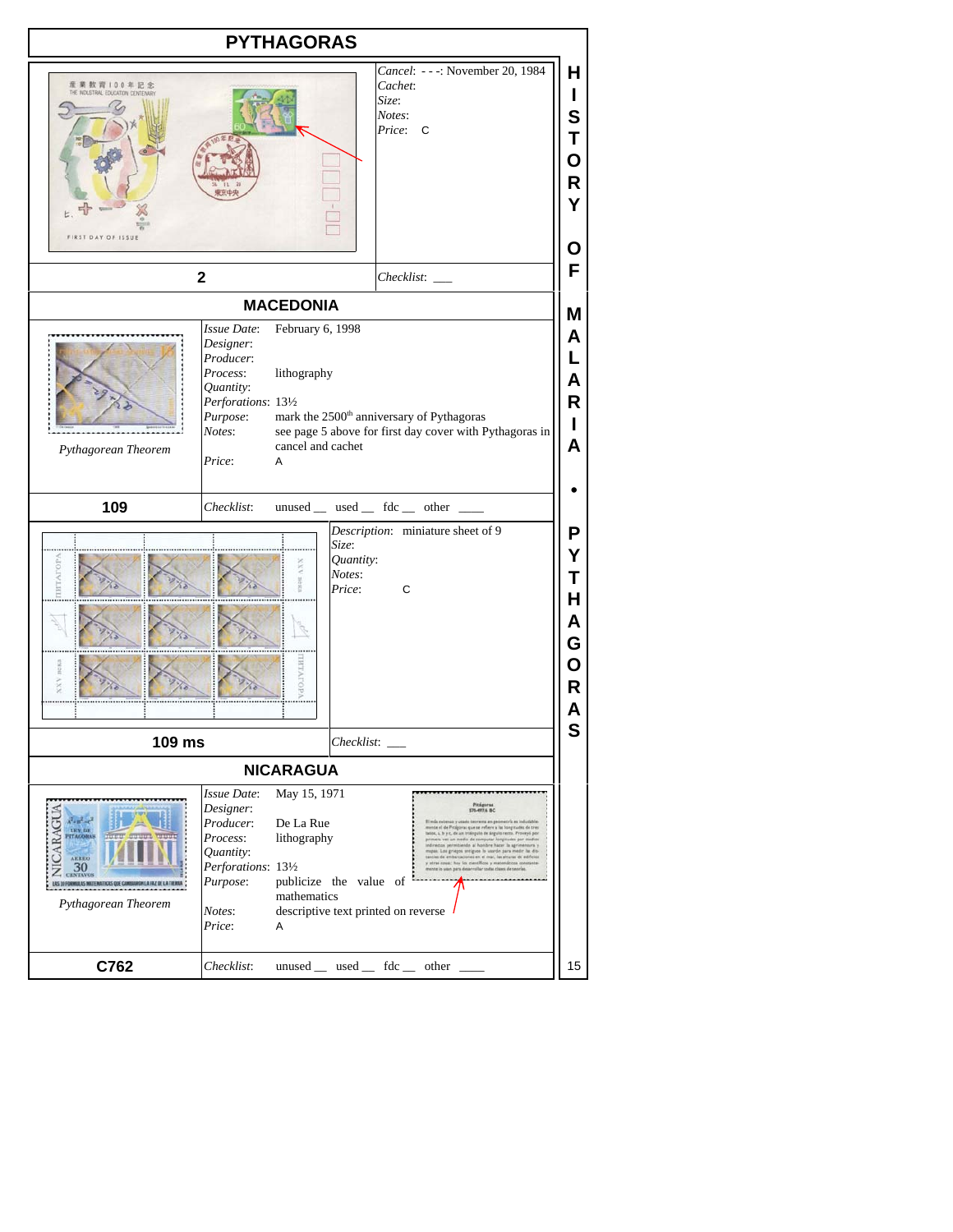|                                           | <b>PYTHAGORAS</b>                                       |                                                                                                                            |                                                                                                                                                                    |                                                                                                         |  |  |  |  |  |
|-------------------------------------------|---------------------------------------------------------|----------------------------------------------------------------------------------------------------------------------------|--------------------------------------------------------------------------------------------------------------------------------------------------------------------|---------------------------------------------------------------------------------------------------------|--|--|--|--|--|
| н<br>I<br>S<br>Τ<br>O<br>R<br>Υ<br>O      | SOBRE DE PRIMER DIA<br>DE CIRCULACION<br><b>SIENCIA</b> | Cancel: Caracas: May 15, 1971<br>Cachet: post office<br>Size:<br>Notes:<br>Price:<br>C                                     |                                                                                                                                                                    |                                                                                                         |  |  |  |  |  |
| F                                         | 1                                                       |                                                                                                                            | Checklist:                                                                                                                                                         |                                                                                                         |  |  |  |  |  |
| M                                         |                                                         | <b>PHILIPPINES</b>                                                                                                         |                                                                                                                                                                    |                                                                                                         |  |  |  |  |  |
| A<br>L<br>A<br>R<br>ı<br>A                | <b>Image Not</b><br><b>Available</b>                    | Issue Date:<br>Designer:<br>Producer:<br>Process:<br>Quantity:<br>Perforations: 14<br>Purpose:<br>Notes:<br>Price:         | August 20, 2001<br>lithography<br>mark the centenary of the Technological University of<br>the Philippines<br>Pythagorean Theorem modeled at center of design<br>A |                                                                                                         |  |  |  |  |  |
|                                           | 2741                                                    | Checklist:                                                                                                                 |                                                                                                                                                                    | unused _ used _ fdc _ other _                                                                           |  |  |  |  |  |
| P<br>Y<br>T<br>H<br>A<br>G<br>O<br>R<br>A |                                                         | Quantity:<br>Notes:<br>Price:                                                                                              | Description: specimen overprint<br>C                                                                                                                               | <b>SPECIMEN</b>                                                                                         |  |  |  |  |  |
| S                                         | 2741 S                                                  | Checklist:                                                                                                                 |                                                                                                                                                                    |                                                                                                         |  |  |  |  |  |
|                                           |                                                         | <b>SIERRA LEONE</b>                                                                                                        |                                                                                                                                                                    |                                                                                                         |  |  |  |  |  |
|                                           | <b>SIERRA LEONI</b><br>Donald in Mathmagic Land         | Issue Date:<br>Designer:<br>Producer:<br>Process:<br>Quantity:<br>Perforations: 14 x 131/2<br>Purpose:<br>Notes:<br>Price: | November 1984<br>lithography<br>Donald meets Pythagors<br>A                                                                                                        | mark the 50 <sup>th</sup> anniversary of Donald Duck.<br>DONALD in Mathmagic Land<br>meeting Pythagoras |  |  |  |  |  |
| 16                                        | 660                                                     | Checklist:                                                                                                                 | $unused$ used  fdc  other                                                                                                                                          |                                                                                                         |  |  |  |  |  |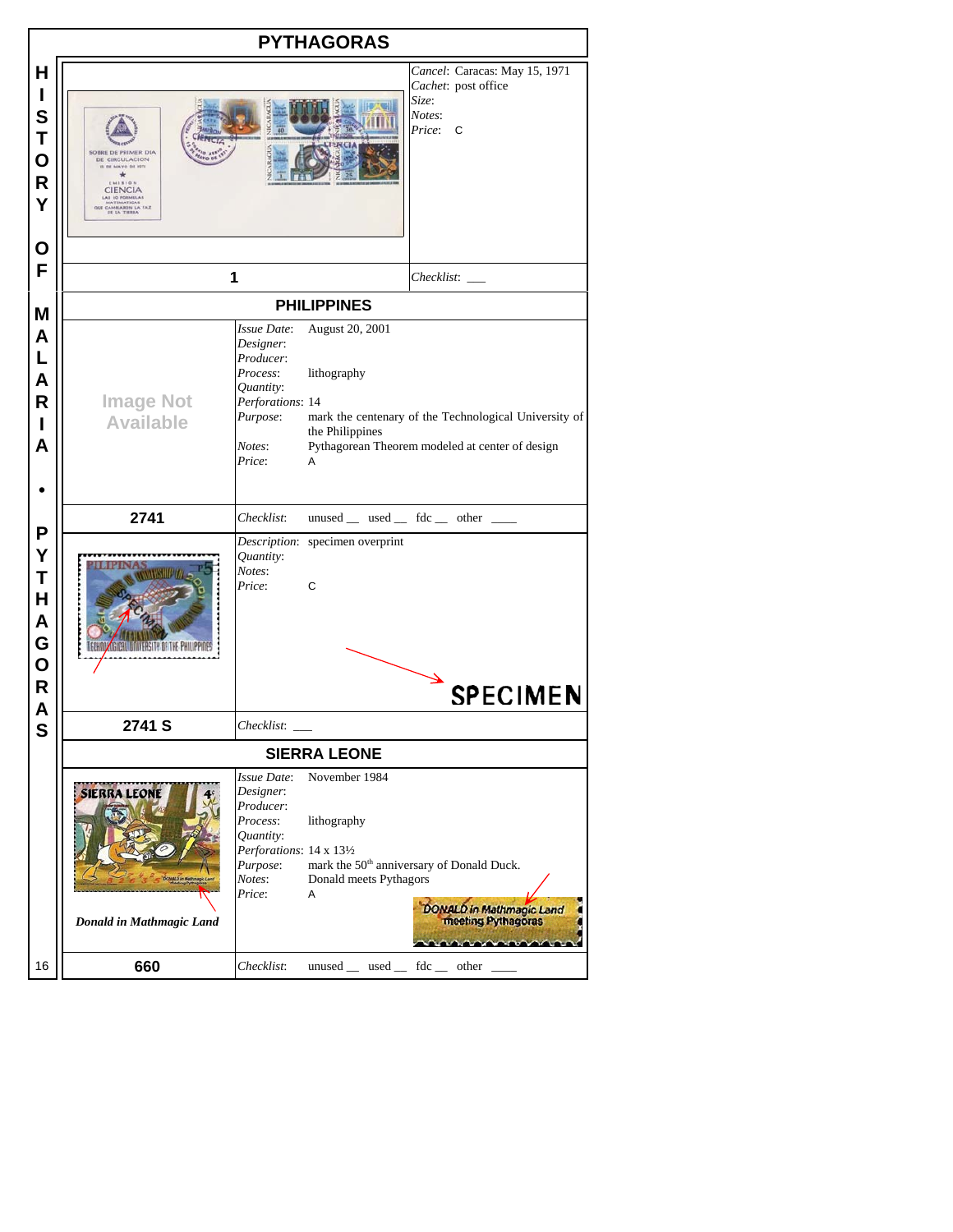